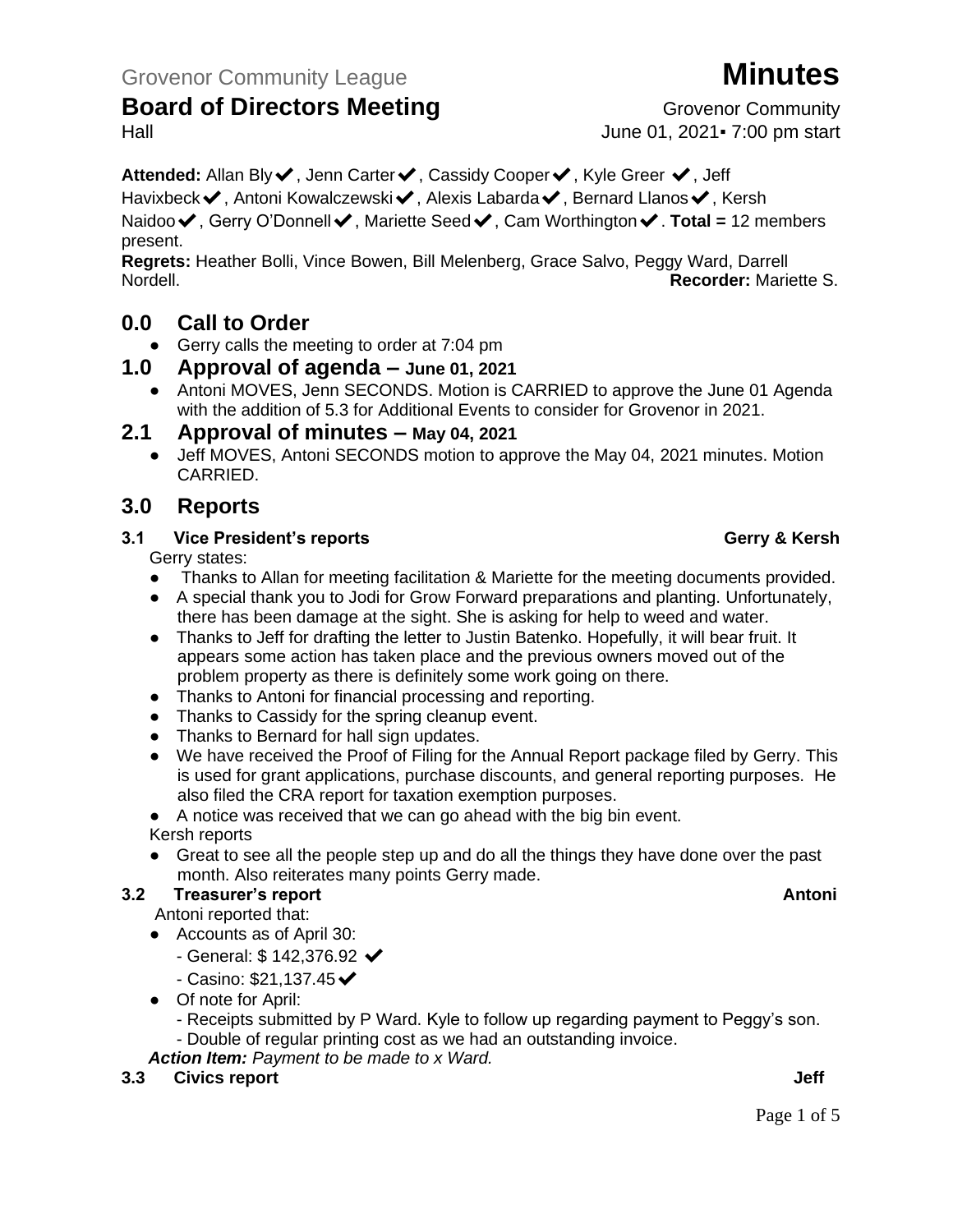# Hall June 01, 2021▪ 7:00 pm start

Jeff reports that:

- He hasn't yet heard anything back regarding the letter sent to Dustin Batenko.
- He is talking to the group that is developing 148 street and they are agreeable to a meeting. But they have also applied for rezoning. Looking for a meeting in 2 weeks.
- On 142 just south of Stony Plain Road the developers have received a permit for a 42unit apartment building. That has been a year or more in the making.
- There are 2 restaurants being proposed on 142 and Stony Plain Road. Applying for temporary variances for 3 years. Ghost kitchens behind Westgrove Professional Bldg.
- Residential Infill Working Group is moving to halt all decisions on approvals on major developments and zoning decisions by city council during this election cycle. *Action Item: Jeff to set up community meeting with 148 street developers.*

### **3.4 City of Edmonton Darrell**

 Darrell sent a report, highlights of which include: [https://www.edmonton.ca/programs\\_services/for\\_communities/newsletter.aspx](https://www.edmonton.ca/programs_services/for_communities/newsletter.aspx)

- EFCL sent out Tripartite agreement
- Spray parks are planned to be open this year. (Grovenor opened first week of June.)
- Greenshack programs are tentative for the summer. Grovenor will be morning or afternoon.
- Darrell said CoE can offer funding for future community events.
- Past minutes indicate improvements of ice rink repairs and sidewalk repairs. He asks that we lease touch base with him on the matter. Gerry to submit information forms on the proposed sidewalk project on behalf of Kyle.

*Action Item:* Gerry to submit information to CoE re sidewalk improvement project.

## **4.0 Old business**

#### **4.1 Social events update Grace**

- Grace absent, no report
- $\bullet$  n/a

#### **4.2 Programs update Cassidy**

Cassidy stated:

- Greenshack program is a go. We have the poster; we have the morning time slot.
- If we get printed, we could give poster to school and place on notice board at hall.
- Suggested he send it to the school principal. Gerry to provide email.
- There was involvement in scavenger hunt.
- He didn't get update to Bill about eggs. It turns out there is still time to submit.
- He has a couple of covid friendly events this summer. Golf-like game. He will send out something to gauge interest. Something to consider. Good for kids.
- Grovenor cleanup had some impact. He and his family did some cleanup but hard to gauge impact without everyone coming together at a common point (due to Covid).
- Kersh mentions that previously the City would rent equipment that was mostly games. Kersh to forward link.

*Action Item: Kersh* to introduce Cassidy to N Glenora and forward him the link re games.

#### **4.3 Elections Canada request to rent hall update Geart Constructions Gerry**

Gerry reported that:

● We are waiting for the election announcement, likely for October time period. Otherwise, we are ready. Miriam will help coordinate for CL Hall access.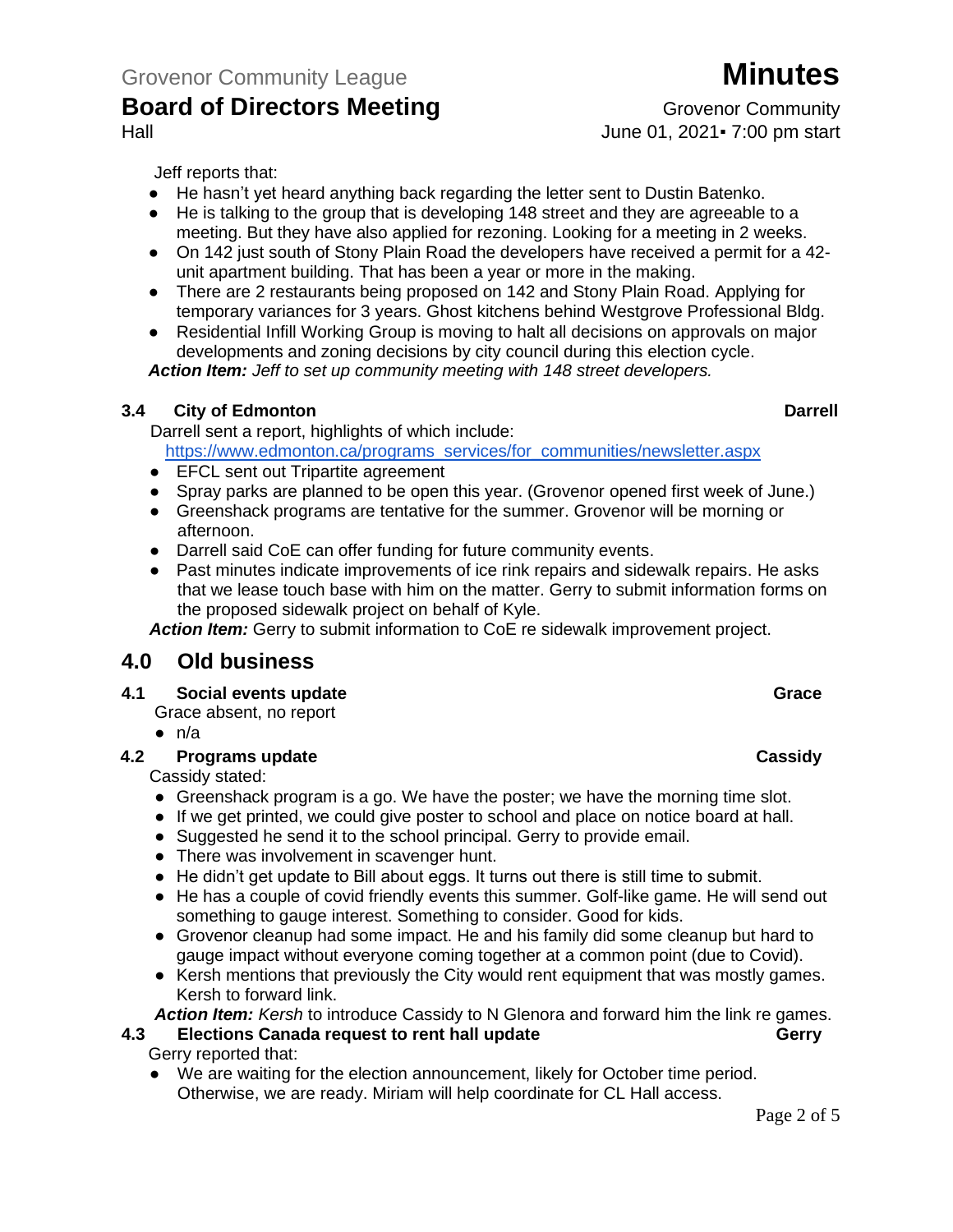*Action item: Waiting for next steps.*

#### **4.4 Valley line LRT & EPCOR infrastructure project Allan** Allan reported: ● All the updates he receives he places online on the website. ● The EPCOR infrastructure updates can be added to that. **4.5 Google workplace & website update Gerry**

#### Allan stated:

- All email addresses have been assigned. So that is done.
- Allan proposes a communications director replace him in taking care of Google workspace and communications.
- Allan moves that we have a communications director to take care of Grovenor website, google workplace and social media. Then he could move into the facilities director role.
- Add that position to our board. Gerry will send Bill something in this regard.

*Action item: Have Bill post a notice that we have a new communications position open. Gerry to include in the volunteer's advertisement for the newsletter.*

#### **4.6 Newsletter update Bill**

- Bill sent email stating that:
- Due to unforeseen events, the printing and delivery of the newsletter will be delayed one week.
- There is still space for material. For those that offered to write, Bill could use your material. Please get it to him asap, by Friday at the latest.

*Action item: Get articles/material to Bill within the next few days.* 

#### **4.7 Stony Plain Road and Area News Network Bill**

Bill absent, no report

 $\bullet$  n/a

#### **4.8 Grovenor CL Casino 2021 status update Jennifer/Heather** Jennifer reported:

- She has casino licensing information. She thanks Gerry for sending Rosa's contact information.
- Latest information available is that we're slated in Q2 for 2021, They still had to slot in the Q3 & Q4 from 2020 for previous deferred events.

#### **4.9 Grovenor School Nutrition Program update Gerry**

● Gerry provided the school Nutrition Program with another \$750 cheque. The school principal Charlene Roberge appreciates the board's ongoing support for this very special program.

#### **4.10 Other old business All**

Gerry reported:

● We cannot entertain a meeting request from Andrew Knack as he is running for councilor in our riding in the upcoming municipal election. He is asking for feedback regarding issues that we are having in Grovenor. Forward issues to Gerry and he will include these in his virtual communication with Andrew.

### **5.0 New business**

**5.1 Proposed Rezoning 10212-10220 148 St Project status update Gerry** Gerry reported:

Hall June 01, 2021▪ 7:00 pm start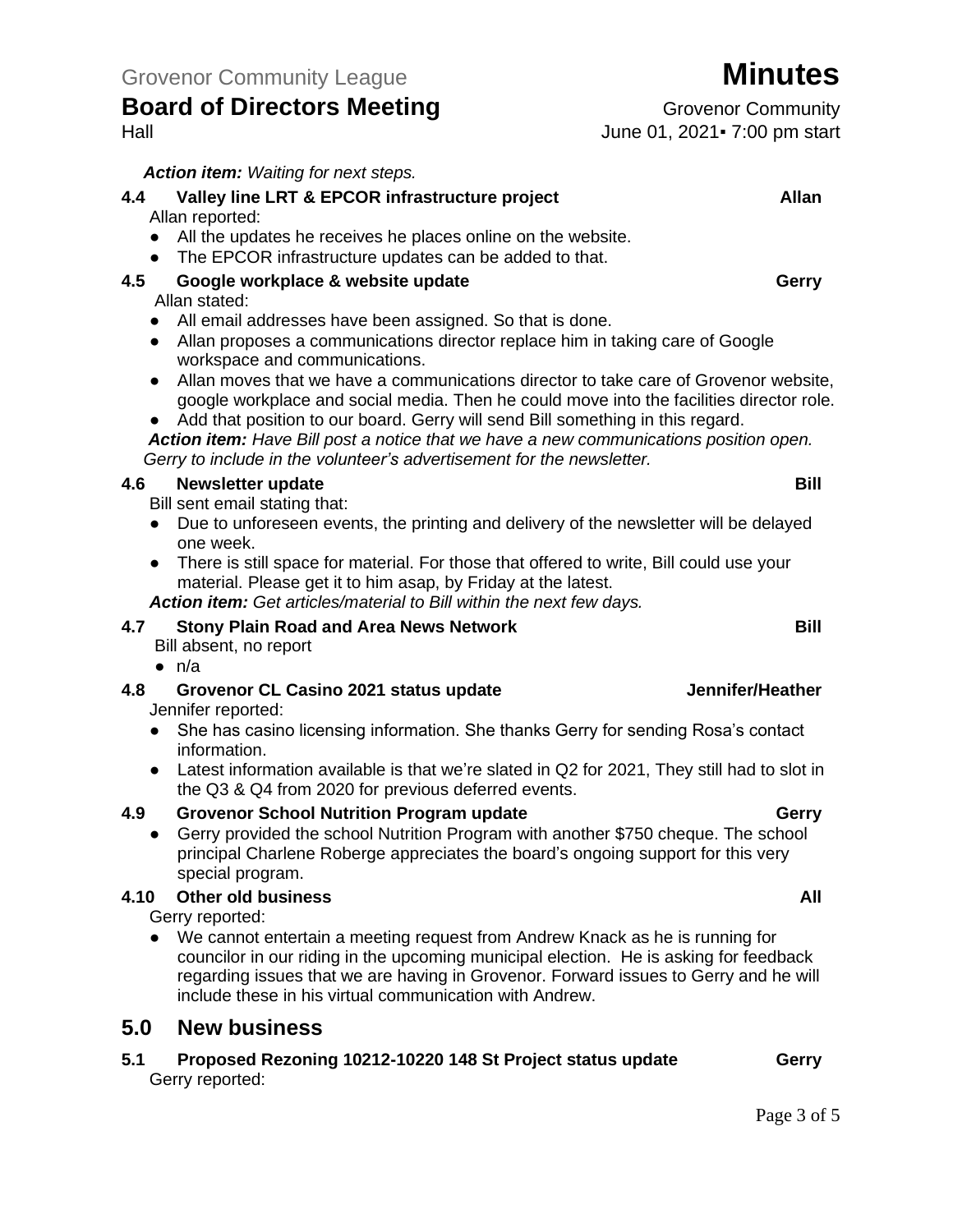Hall June 01, 2021▪ 7:00 pm start

● See Civics report above, item #3.3.

### *Action Item: x*

- **5.2 FOIP Request (Cassandra) on Excavation Failure – 14717 103 Ave Kersh/Gerry** Gerry reported:
	- She is doing some homework to improve/ prevent issues from happening and raising the standard expected from builders.
	- Grovenor has agreed to other such requests for FOIP support involving Grovenor issues and absorbed the FOIP fees.
	- Cassandra has been a big help with the league and residents in the neighbourhood regarding infill.

#### *Action Item: x*

#### **5.3 Additional events to consider for Grovenor in 2021 Kersh/Gerry** Kersh stated:

- Do we want to consider Fall Fest and a Big Bin type event this year?
- The name change was because of confusion with the City-sanctioned event where people can bring anything and everything to a recycle location. Despite us advertising regarding excluded items, we have had to turn away some items as we could only take select items, so people would get confused.
- Kersh and Gerry to consider date offline. July is favored by some members. July 17 chosen.
- Safety considerations to be paramount.
- Make it clear what is permitted and not permitted.
- The company is supposed to pick up the second bin the next day.
- Submit date to Bill this weekend.
- We are in a position to offer Fall Fest this year. But there will be hesitancy. We provided food, games, entertainment, face painting, etc., in the past.
- We will also be guided by EFCL, AHS guidelines. Mentioned to consider food trucks.
- Limit activities that we have done in the past.
- The guidelines are changing and evolving. We may have to adjust.
- Suggested to ask Grace for input as she works with AHS.
- We have a few big volunteer groups such as St pauls and CSS. But they may be reluctant this year.
- Suggested to plan for reduced activities, complexities.
- Date, food trucks, fireworks and band are the main priorities. Sept 11 is the date chosen.

*Action Item: To begin prep on Fall Fest.*

#### **5.4 Other new business All**

- x reported that:
- $\bullet$  n/a
- **6.0 Action Items update (for items not yet covered)**

## **7.0 Next meeting – July 06, 2021 ▪ 7:00 pm**

### **Adjourned 8:42 pm** ✔

\*Please see April Income Statement included below.